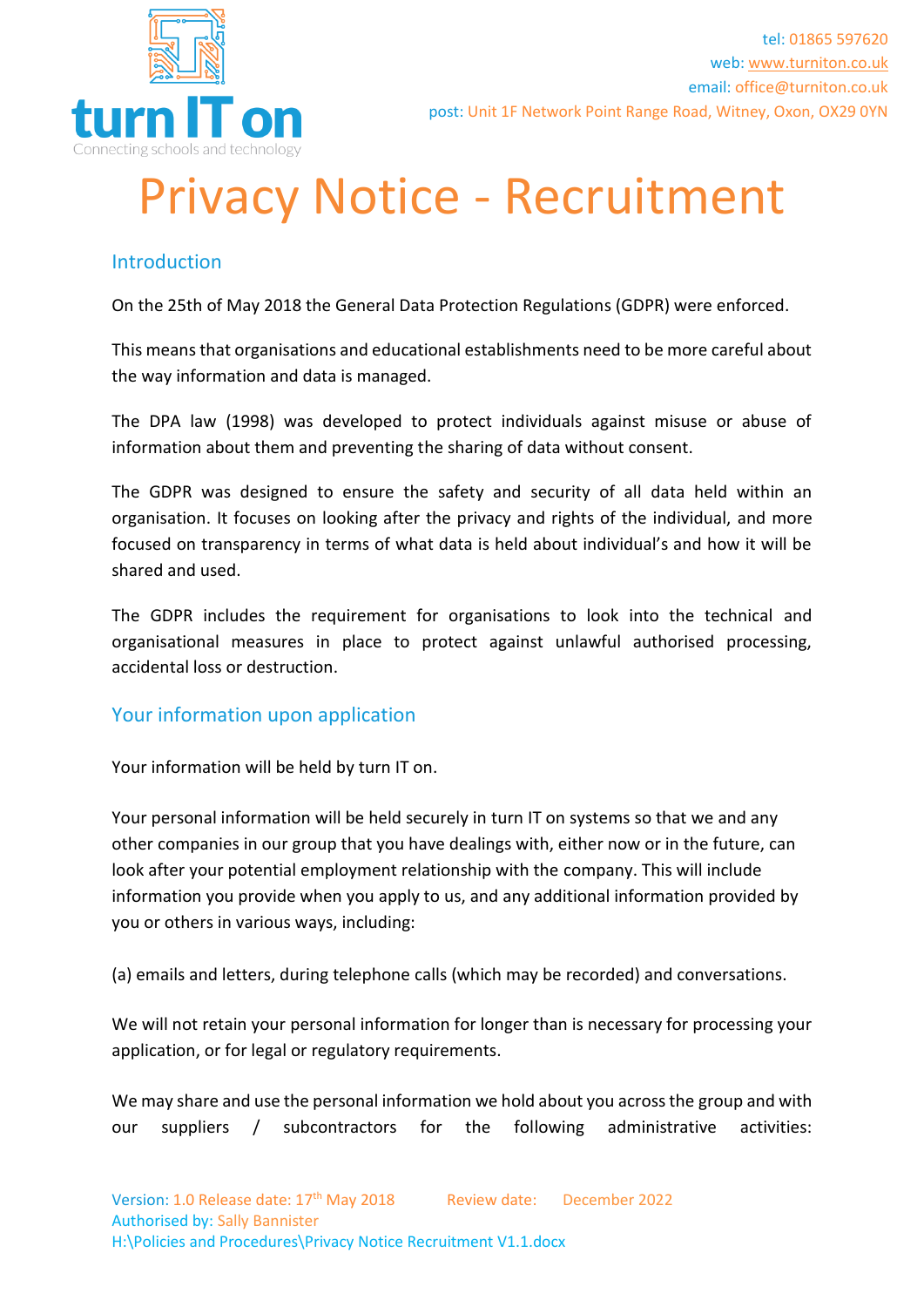

(a) processing your employment records (if appropriate) through the use of HR online systems, recruitment applicant tracking systems, real time scheduling, the staff portal, and payroll and pensions systems.

(b) business planning, (if appropriate) reporting and forecasting;

(c) safety and security issues (if appropriate) managing buildings' access control;

(d) responding to your enquiries and complaints;

(e) updating, consolidating, and improving the accuracy of our records;

(f) managing your access and use of systems, testing new systems and checking upgrades to existing systems;

(g) crime detection, prevention, and prosecution;

(h) employee administration and managing your relationship with the company

(i) to fulfil regulatory obligations.

The Data Protection Act defines certain information as 'sensitive' (racial or ethnic origin, political opinions, religious beliefs, trade union membership, physical or mental health, sexual life, criminal proceedings and offences). If you make an application to us we may ask you for some 'sensitive' details. We will use this information to process your application and we will ask for your explicit consent.

If we use this information, the majority of this information will play no part in the selection process, and it will only be used to assist with equal opportunities monitoring. We will, however, consider information relating to your employment references and criminal convictions/ prosecutions in deciding whether to proceed with your application and/or continue with any offer of employment or withdraw an offer where appropriate.

When applying for a role within turn IT on, we may request some diversity information. If provided, your diversity information will be treated as confidential, will be held separately, and will play no part in the recruitment process.

The GPDR applies to the UK and all countries in the European Economic Area (EEA) who have similar standards of legal protection for your personal information. It is possible that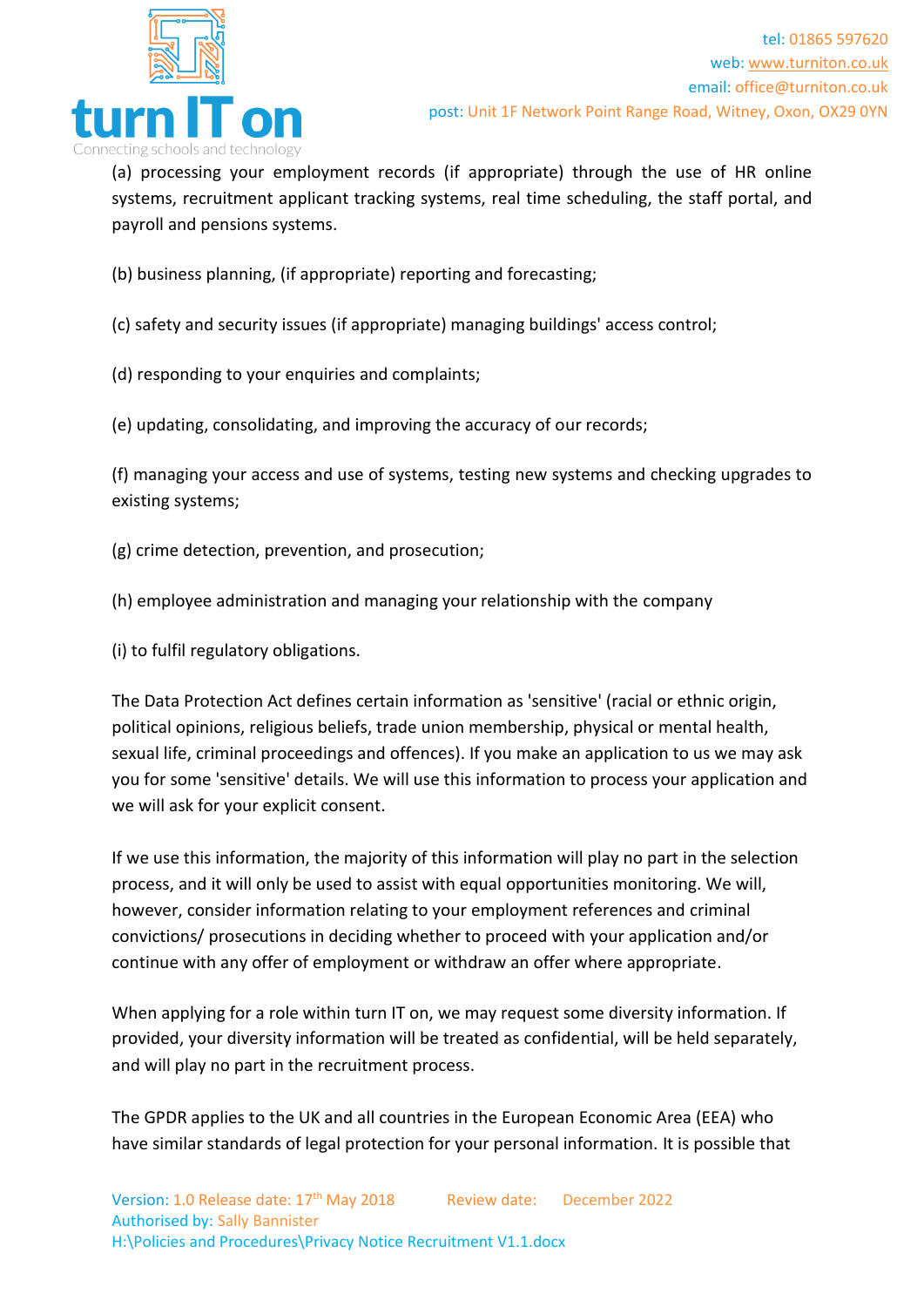

turn IT on may manage personal information that is backed up or stored or supported from other sites in the EEA. However, turn IT on will expect these partners to be meeting the expected standards for the UK.

As part of our recruitment process, we may ask candidates to provide a full employment/academic history including absence information. This information provides us with an explanation of a candidate's past work experience, including details of any gaps or periods of unemployment and academic background, and may be used to obtain references.

Candidate details are recorded on an Applicant Tracking System (ATS) where their personal details will be retained for a 6 month period, after which the candidates will be given an automated option to have their details kept for a further 6 months otherwise the record will be automatically deleted.

If you provide details of a referee, it is your responsibility to ensure the referee is aware that you have forwarded his/her details and is happy for you to do so. Since individuals have a right under the Data Protection Act 1998 to see their personal data, and references provided to us form part of the set of personal data, we cannot guarantee the complete confidentiality of any reference.

For most of our employees we run through the Safer Recruitment Process which includes various checks such as references, identity, employment history and an enhanced DBS check.

Turn IT on will treat all applicants who have a criminal record fairly and will not discriminate because of a conviction or other information revealed although we reserve the right not to offer a role or to withdraw the offer of a role if the convictions prevent the individual from being able to undertake the work required by the role.

Whilst processing your application we may contact you by email.

During the recruitment process we may research comments and opinions made public on social networking sites such as LinkedIn, Facebook, and Twitter.

Under the Data Protection Act you have the right of access to your personal data. If anything is inaccurate or incorrect, please let us know and we will correct it. For further details on how to request a copy of your information please email [team.hr@turniton.co.uk](mailto:team.hr@turniton.co.uk)

Should you become part of the turn IT on team then you should refer to the Privacy Notice for Employees which will be shared with you upon induction or can be requested from HR.